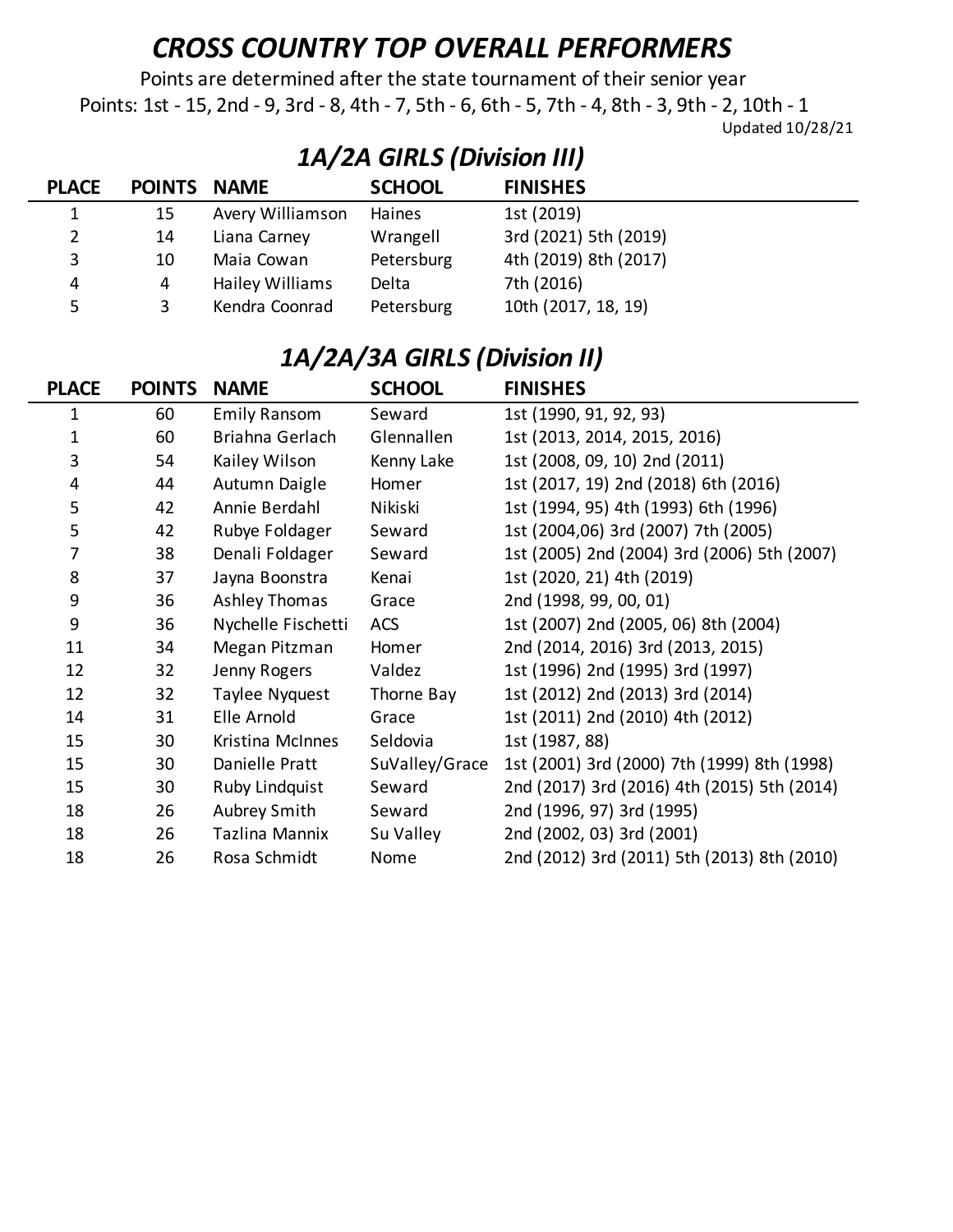## *4A GIRLS (Division I)*

| <b>PLACE</b> | <b>POINTS</b> | <b>NAME</b>         | <b>SCHOOL</b>  | <b>FINISHES</b>                             |
|--------------|---------------|---------------------|----------------|---------------------------------------------|
| 1            | 60            | Kristy Klinnert     | Kodiak         | 1st (1983, 84, 85, 86)                      |
| 2            | 54            | Kikkan Randall      | East           | 1st (1998, 99, 2000) 2nd (1997)             |
| 2            | 54            | Kendall Kramer      | West Valley    | 1st (2017, 18, 19) 2nd (2016)               |
| 4            | 48            | Darcy Dugan         | Dimond         | 1st (1996, 97) 2nd (1998, 99)               |
| 5            | 45            | <b>Betsy Haines</b> | East           | 1st (1975, 76, 77)                          |
| 5            | 45            | Leah Francis        | Juneau-Douglas | 1st (2006, 07, 08)                          |
| 5            | 45            | Alle Ostrander      | Kenai          | 1st (2012, 13, 14)                          |
| 5            | 45            | Kris Smith          | West           | 1st (2001, 02) 3rd (2000) 4th (1999)        |
| 9            | 41            | Sadie Tuckwood      | Juneau-Douglas | 1st (2016) 2nd (2018, 19) 3rd (2017)        |
| 10           | 40            | Dede Hatthorne      | Dimond         | 1st (1978, 80) 4th (1979), 8th (1977)       |
| 11           | 39            | Mara Rabinowitz     | West Valley    | 1st (1981, 82) 2nd (1983)                   |
| 11           | 39            | Crystal Pitney      | West Valley    | 1st (2005) 2nd (2004, 07) 5th (2006)        |
| 13           | 32            | Shoshana Keegan     | West           | 2nd (2005, 06) 4th (2004, 07)               |
| 13           | 32            | Ava Earl            | South          | 2nd (2017, 20) 4th (2018, 19)               |
| 15           | 31            | Ari Goldstein       | Soldotna       | 1st (2003,04) 10th (2002)                   |
| 15           | 31            | Jaycie Calvert      | Kenai          | 1st (2018) 4th (2016) 5th (2015) 8th (2017) |
| 17           | 30            | Gretchen Klein      | Ketchikan      | 1st (1990, 91)                              |
| 18           | 26            | Kaarin Knudson      | Dimond         | 1st (1992) 5th (1990) 6th (1991)            |
| 18           | 26            | Dominque Colberg    | Colony         | 2nd (2002) 3rd (2001) 6th (2000) 7th (1999) |
| 20           | 24            | Ann Locke           | West           | 1st (1979) 2nd (1980)                       |
| 20           | 24            | Kate Galbraith      | Service        | 1st (1994) 2nd (1995)                       |
| 20           | 24            | Ivy O'Guinn         | Skyview        | 2nd (2009) 4th (2008) 6th (2006) 8th (2007) |

# *1A/2A BOYS (Division III)*

| <b>PLACE</b>          | <b>POINTS</b> | <b>NAME</b>         | <b>SCHOOL</b>     | <b>FINISHES</b>                  |
|-----------------------|---------------|---------------------|-------------------|----------------------------------|
|                       | 22            | Kael Gerlach        | Glennallen        | 1st (2020) 4th(2019)             |
| $\mathbf{2}^{\prime}$ | 21            | <b>Isaac Titus</b>  | Scammon Bay       | 2nd (2019) 3rd (2020) 7th (2021) |
| 3                     | 16            | Uriah Lucas         | Petersburg        | 1st (2021) 10th (2019)           |
| 4                     | 10            | <b>Justin Trail</b> | Nikolaevsk        | 3rd (2021) 9th (2019)            |
| 5.                    | 6             | Michael Durkin      | Petersburg        | 5th (2021)                       |
| 6                     | 5.            | Demetry Hiseth      | <b>Dillingham</b> | 7th (2019) 10th (2021)           |